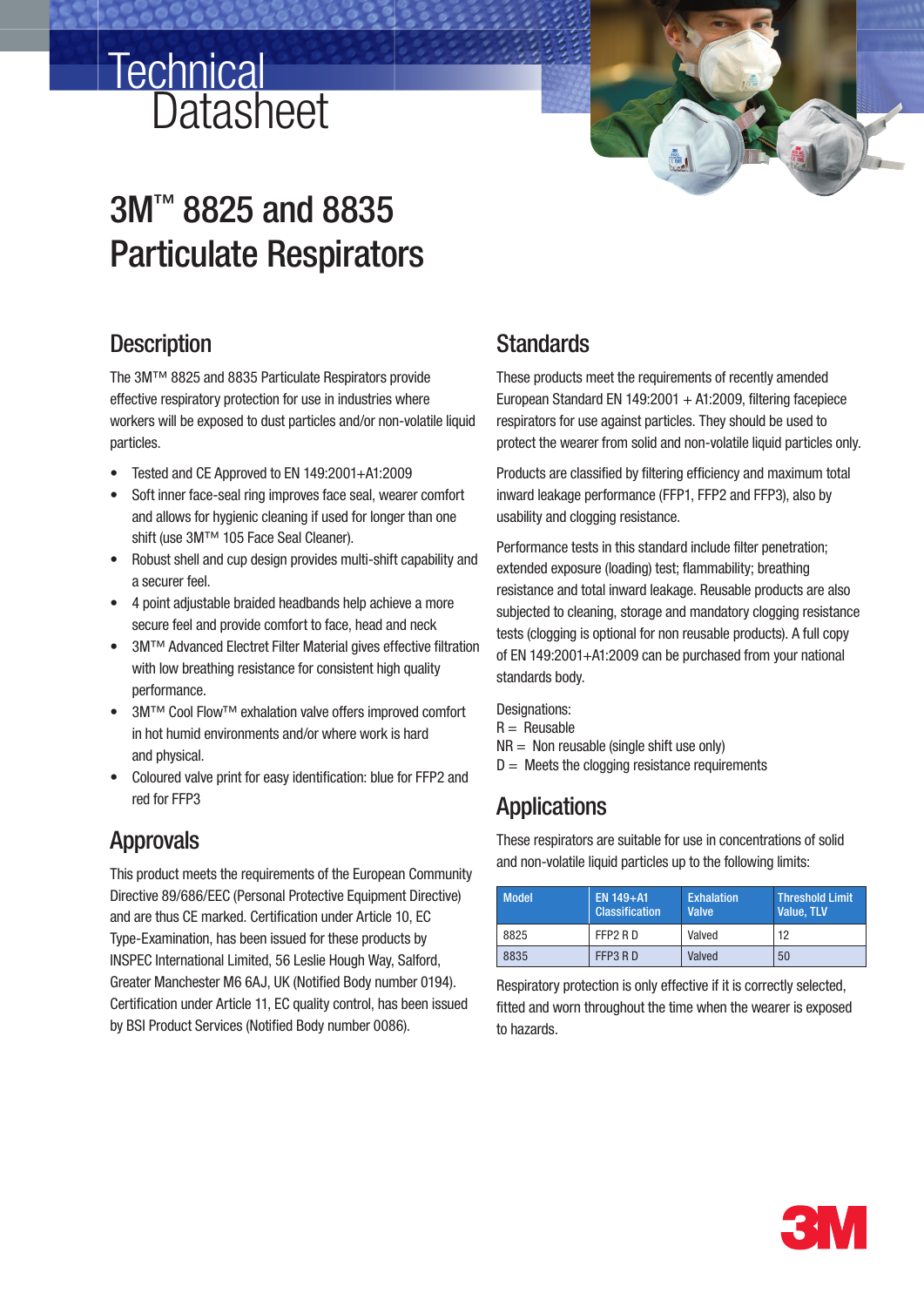| <b>Selection Guide</b>                                 |                                                    |           | FFP3   |
|--------------------------------------------------------|----------------------------------------------------|-----------|--------|
| Painting,<br>Solvent-Based - brush / roller applied    |                                                    |           |        |
| Varnishing,<br>Spraying,                               | Solvent-Based - spray applied                      |           | Ask 3M |
| Coating,<br><b>Mixing</b>                              | Water-Based - brush / roller / spray applied       |           |        |
|                                                        | <b>Wood Preservatives</b>                          |           |        |
|                                                        | <b>Powder Coating</b>                              |           |        |
| Sanding,                                               | Rust, most Metals, Filler, Concrete, Stone         |           |        |
| Stripping,<br>Grinding,<br>Cutting,<br><b>Drilling</b> | Cement, Wood, Steel,                               | $\bullet$ |        |
|                                                        | Paints, Varnish, Anti-rust coating                 | $\bullet$ |        |
|                                                        | Stainless Steel, Anti-fouling varnish              |           |        |
|                                                        | Resins, Reinforced plastics (carbon / glass fibre) | $\bullet$ |        |
| Construction /<br>Maintenance                          | Scabbling, Shot-creting (concrete dust)            |           |        |
|                                                        | Plastering, Rendering, Cement mixing               |           |        |
|                                                        | <b>Demolition</b>                                  |           |        |
|                                                        | Groundwork, Earth moving, Piling, Underpinning     |           |        |
|                                                        | Spray foam, Loft Insulation                        |           |        |
| Metal working /                                        | <b>Welding, Soldering</b>                          |           |        |
| <b>Foundries</b>                                       | Electro-plating                                    | $\bullet$ |        |
|                                                        | Finishing, Slotting, Drilling, Riveting, Machining | $\bullet$ |        |
|                                                        | Oxyacetylene cutting                               | $\bullet$ |        |
|                                                        | Molten metal handling, Smelting                    | $\bullet$ |        |
| Cleaning /                                             | Disinfection, Cleaning                             | О         |        |
| <b>Waste Removal</b>                                   | Waste removal                                      | О         |        |
|                                                        | Asbestos handling                                  |           |        |
|                                                        | Asbestos removal                                   | Ask 3M    |        |
| Allergens /                                            | Pollen, Animal dander                              |           |        |
| <b>Biohazards</b>                                      | Mould / Fungus, Bacteria**, Viruses                | $\bullet$ |        |
|                                                        | **Tuberculosis                                     |           |        |
|                                                        | Diesel exhaust / Smoke                             | $\bullet$ |        |
| Agriculture /<br>Forestry                              | Handling infected animals, Culling                 |           |        |
|                                                        | Feeding livestock, Cleaning sheds / harvesters     |           |        |
|                                                        | Straw chopping, Composting, Harvesting             |           |        |
|                                                        | Pesticides, Insecticides (crop spraying)           | $\bullet$ |        |
| Mining/<br>Quarrying                                   | Tunnelling, Drilling, Grinding, Excavation         | $\bullet$ |        |
|                                                        | Pumping, Dredging, Washing                         | $\bullet$ |        |
|                                                        | Cutting, Sawing                                    | $\bullet$ |        |
|                                                        | <b>Changing Filters</b>                            | $\bullet$ |        |
| Other<br>Industrial                                    | Inks, Dyes, Solvents, Chemicals                    | o         |        |
| <b>Applications</b>                                    | <b>Powdered Additives / Chemicals</b>              |           |        |
|                                                        | Pharmaceuticals                                    |           |        |
|                                                        | Rubber / Plastics processing                       |           |        |
|                                                        | Oil and Gas Extraction / Processing                |           |        |
|                                                        | Pottery, Ceramics                                  |           |        |
|                                                        | Wood / Paper Mills                                 | $\bullet$ |        |

This selection guide is only an outline designed to focus on products which may be appropriate for typical applications - it should not be used as the only means of selecting a product. Selection of the most appropriate personal protective equipment (PPE) will depend on the particular situation and should be made only by a competent person knowledgeable of the assessed risks, actual working conditions and limitations of PPE. Details regarding performance and limitations are set out on the product packaging and user information. If in doubt, contact a safety professional or 3M.

For respiratory training and advice please contact your local 3M representative.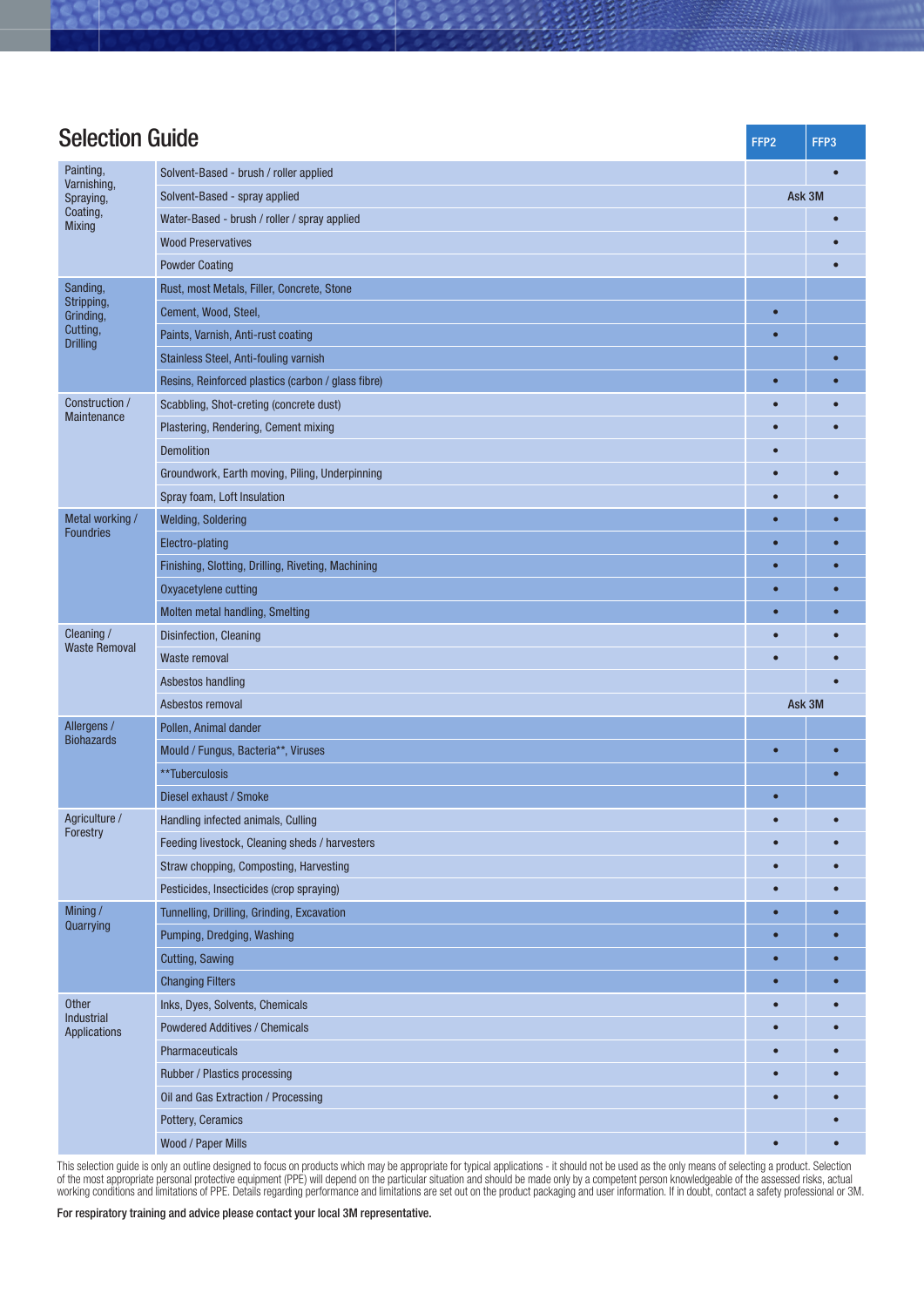## **Materials**

The following materials are used in the production of the 8825 and 8835 Particulate Respirators:

| <b>Component</b> | <b>Material</b>                          |
|------------------|------------------------------------------|
| <b>Straps</b>    | Cotton / Polyisoprene /<br>Polypropylene |
| <b>Nose Clip</b> | Aluminium                                |
| <b>Filter</b>    | Polyester / Polypropylene                |
| Valve            | Polypropylene                            |
| Valve diaphragm  | Polyisoprene                             |
| Faceseal         | <b>PVC Foam</b>                          |

These products do not contain components made from natural rubber latex.

Maximum mass of products  $= 35q$ 

# Fitting Instructions

See Figure 1.

- 1. Thread top elastic strap through top buckles. Repeat for bottom strap and buckles.
- 2. Hold respirator under chin, with nosepiece up. Locate the upper strap across the crown of the head and the lower straps below the ears. Straps must not be twisted.
- 3. Adjust tension: Increase pull evenly on both ends of top/ bottom straps.
- 4. Decrease without removing respirator, push out on back of buckles.
- 5. Using both hands, mould noseclip to the shape of the lower part of the nose to ensure a close fit and good seal. Pinching the noseclip using only one hand may result in less effective respirator performance.
- 6. The seal of the respirator on the face should be fit-checked before entering the workplace

#### Figure 1



## Fit Check

- 1. Cover the front of the respirator with both hands being careful not to disturb the fit of the respirator.
- 2. (a) UNVALVED respirator EXHALE sharply; (b) VALVED respirator - INHALE sharply.
- 3. If air leaks around the nose, re-adjust the noseclip to eliminate leakage. Repeat the above fit check.
- 4. If air leaks at the respirator edges, work the straps back along the sides of the head to eliminate leakage. Repeat the above fit check.

If you CANNOT achieve a proper fit DO NOT enter the hazardous area. See your supervisor.

Users should be fit tested in accordance with national requirements. For information regarding fit testing procedures, please contact 3M.

# Product Range



8825 respirator

8835 respirator

# Storage and Transportation

The 3M™ 8825 and 8835 Particulate Respirators have a shelf life of 5 years. End of shelf life is marked on the product packaging. Before initial use, always check that the product is within the stated shelf life (use by date). Product should be stored in clean, dry conditions within the temperature range:  $-20^{\circ}$ C to  $+25^{\circ}$ C with a maximum relative humidity of <80%. When storing or transporting this product use original packaging provided.